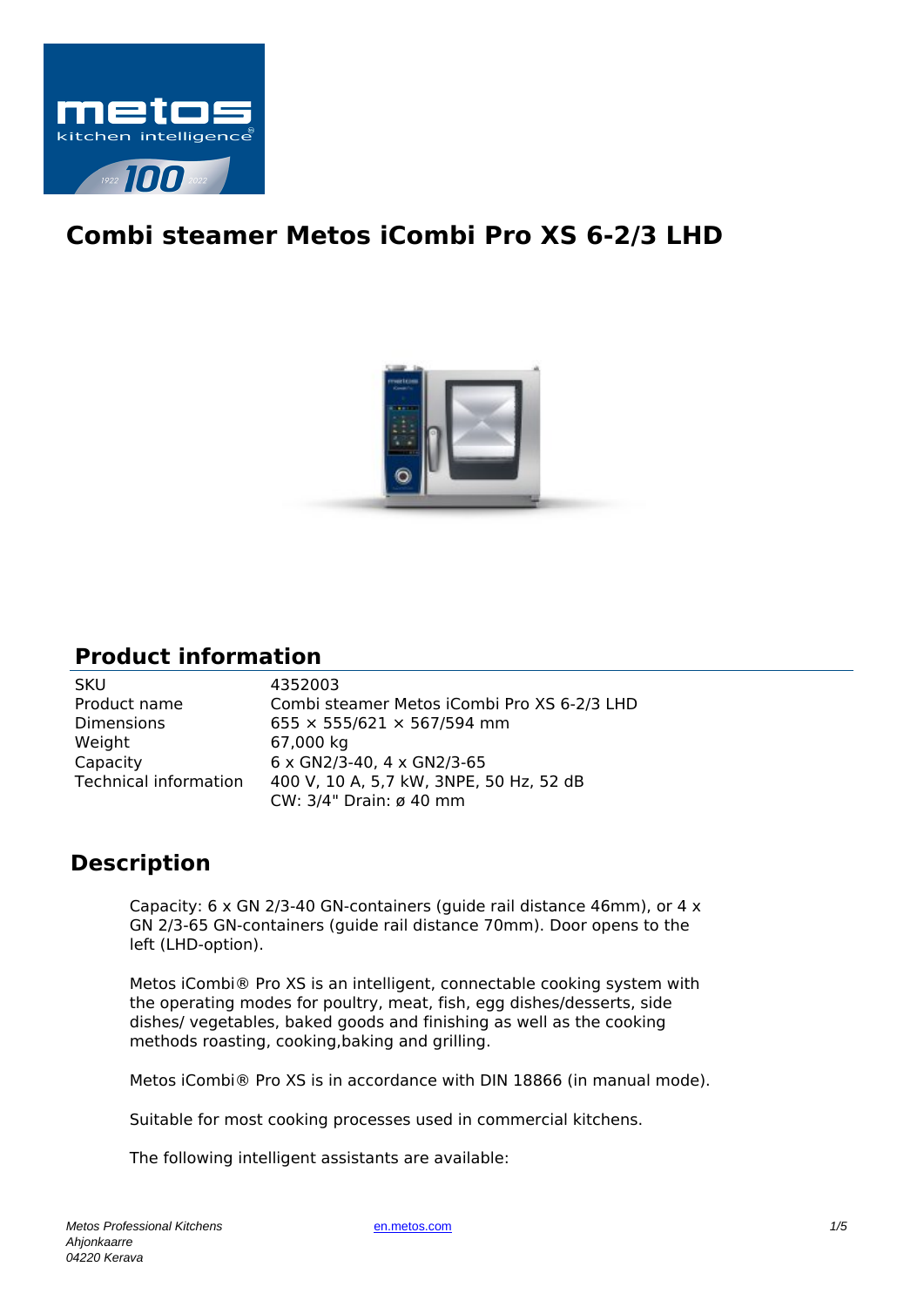

#### iDensity Control

iDensityControl is the intelligent climate management system in the iCombi Pro. Thanks to the interaction of sensors, high-performance heating system and live steam generator as well as its active dehumidification, the right cooking chamber climate is always available. The intelligent air turbulence ensures the best possible energy input into the food. This therefore ensures exceptional productivity with high food quality, uniformity and minimal energy consumption.

#### iCooking Suite

The iCookingSuite is the cooking intelligence in the iCombi Pro. Initially, the user selects the cooking path from 7 operating modes and/or 4 cooking methods to suit the food. The desired cooking result is also specified by the user. The unit suggests browning and cooking degree adjustments. Intelligent sensors recognise the size, quantity and condition of the food. Depending on the cooking progress, all important cooking parameters such as temperature, cooking chamber climate, air speed and cooking time are adjusted to the second. The desired result is achieved with the best possible quality and in the shortest possible time. If desired, you can interrupt the cooking process and adjust the cooking result. The user can switch to iProductionManager or manual mode at any time. With the iCookingSuite, time, raw products and energy can be easily saved and without extra control effort, with standardised food quality.

#### iProduction Manager

The iProductionManager organises the production process intelligently and flexibly. This includes which products can be cooked together on different inserts, the optimal order of the dishes and the monitoring of the cooking path. The iProductionManager supports you with information on inserting or removing dishes. Depending on the cooking process, the tickets can be placed anywhere or can be aligned with a specific target time. The iProductionManager arranges the food sequence accordingly and automatically makes the correct settings. The user decides if the food is cooked in an energy-optimised or time- optimised manner. Simple monitoring activities are no longer necessary, and working time and energy are saved.

#### iCareSystem

The iCareSystem is the intelligent cleaning and descaling system in the iCombi Pro XS. It recognises the current degree of dirt and calcification and suggests the ideal cleaning level and chemical quantity from 9 cleaning programmes. The quick interim cleaning cleans the iCombi Pro XS in less than 30 minutes. All cleaning programmes can also run unsupervised overnight. With a low consumption of phosphate-free care products, water and energy, the iCareSystem is particularly economical and environmentally friendly. This keeps the iCombi Pro hygienically clean without any manual work and at a minimal cost.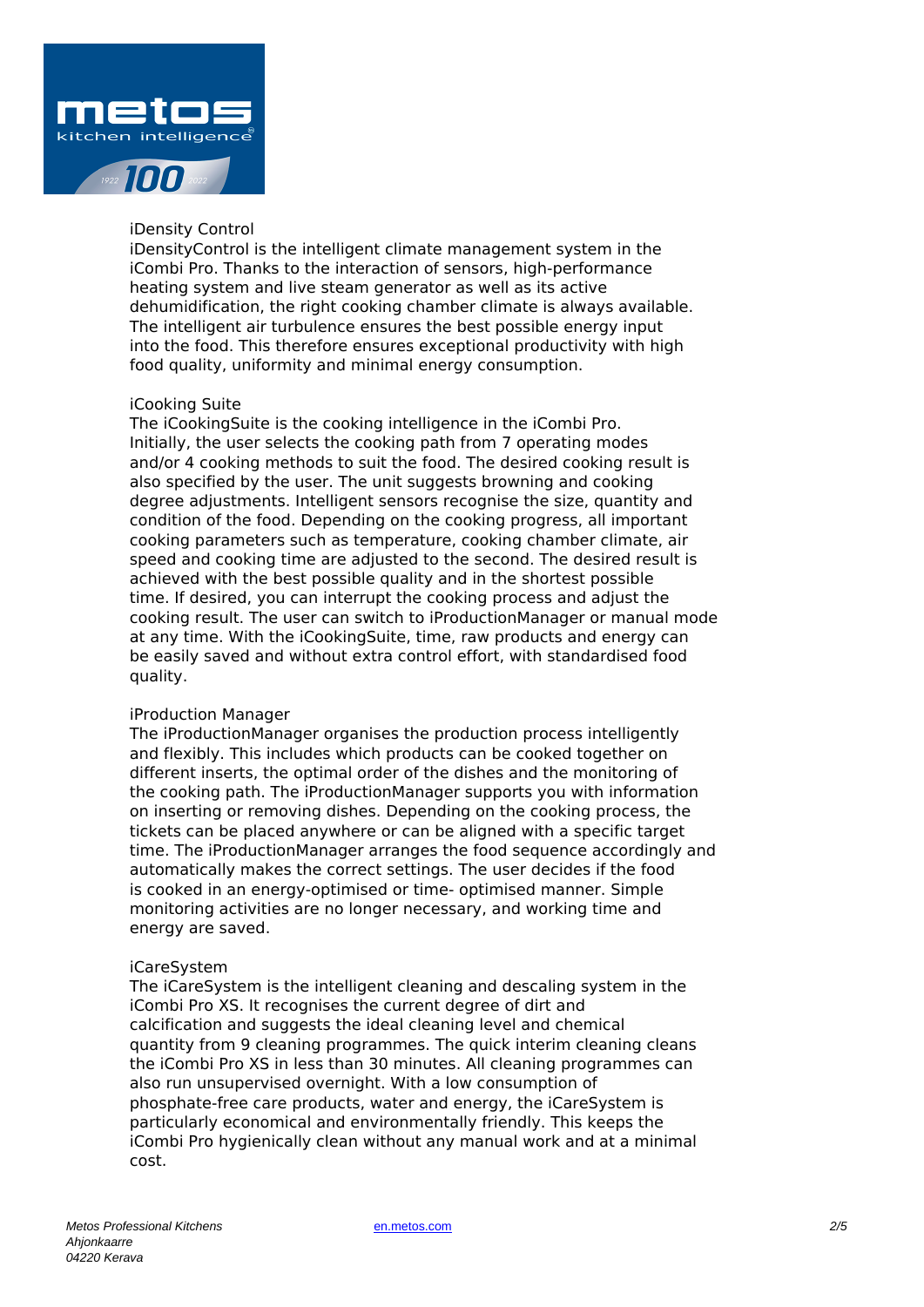

MANUAL USE

- $\bullet$  Steam  $+30^{\circ}$ C... $+130^{\circ}$ C.
- Combination of steam and convection from +30°C…+300°C,
- Setting of humidity with precision between 0-100%
- Convection +30°C… +300°C

Intelligent functions

- Intelligent climate management with accurate moisture measurement, setting and control.
- The actual measured humidity in the cooking chamber can be set and retrieved.
- Dynamic air turbulence in the cooking chamber through 1 intelligently reversing high-performance fan wheels with 5 fan wheel speeds, intelligently controlled and manually programmable.
- Intelligent control of cooking paths with automatic adjustment of the cooking steps to the defined desired result, e.g. browning and degree of cooking, safely and efficiently. Regardless of the operator, the size of the food and the loading quantity.
- Precise monitoring and calculation of browning based on the Maillard reaction, in order to reproduce optimal cooking results.
- Interrupt intelligent cooking paths or switch from the iCookingSuite to the iProductionManager for maximum flexibility.
- Intelligent cooking step for fermenting baked goods.
- Individual, intuitive programming by drag-and-drop of up to 1,200 cooking programmes with up to 12 steps.
- Easy transfer of cooking programmes to other cooking systems with secure cloud connection with ConnectedCooking or with a USB stick.
- Automated, intelligent planning and control tool iProductionManager for the optimal organisation of several cooking processes and mixed loads. Automatic closing of planning gaps. Automatic time or energy optimisation of the planning and target time cooking, in order to start or stop cooking at the same time.
- Automatic recommencement and optimal completion of a cooking sequence after power failures that last less than 15 minutes.
- Intelligent cleaning system suggests cleaning programmes and required amount of care products based on the degree of dirt of the cooking system.
- Display of the current cleaning status and the descaling status.
- Condensation hoods with an automatic increase in the extraction power when the cooking chamber door is opened. As an option, the hoods are available pre-assembled.

Cooking functions

- Effective steam generator for optimal steam performance even at low temperatures below +100°C.
- Integrated, maintenance-free grease separation system with no additional grease filter.
- Cool-down function for fast cooling of the cooking space with selectable, additional fast cooling by means of water injection.
- Core temperature probe with 6 measuring points as well as automatic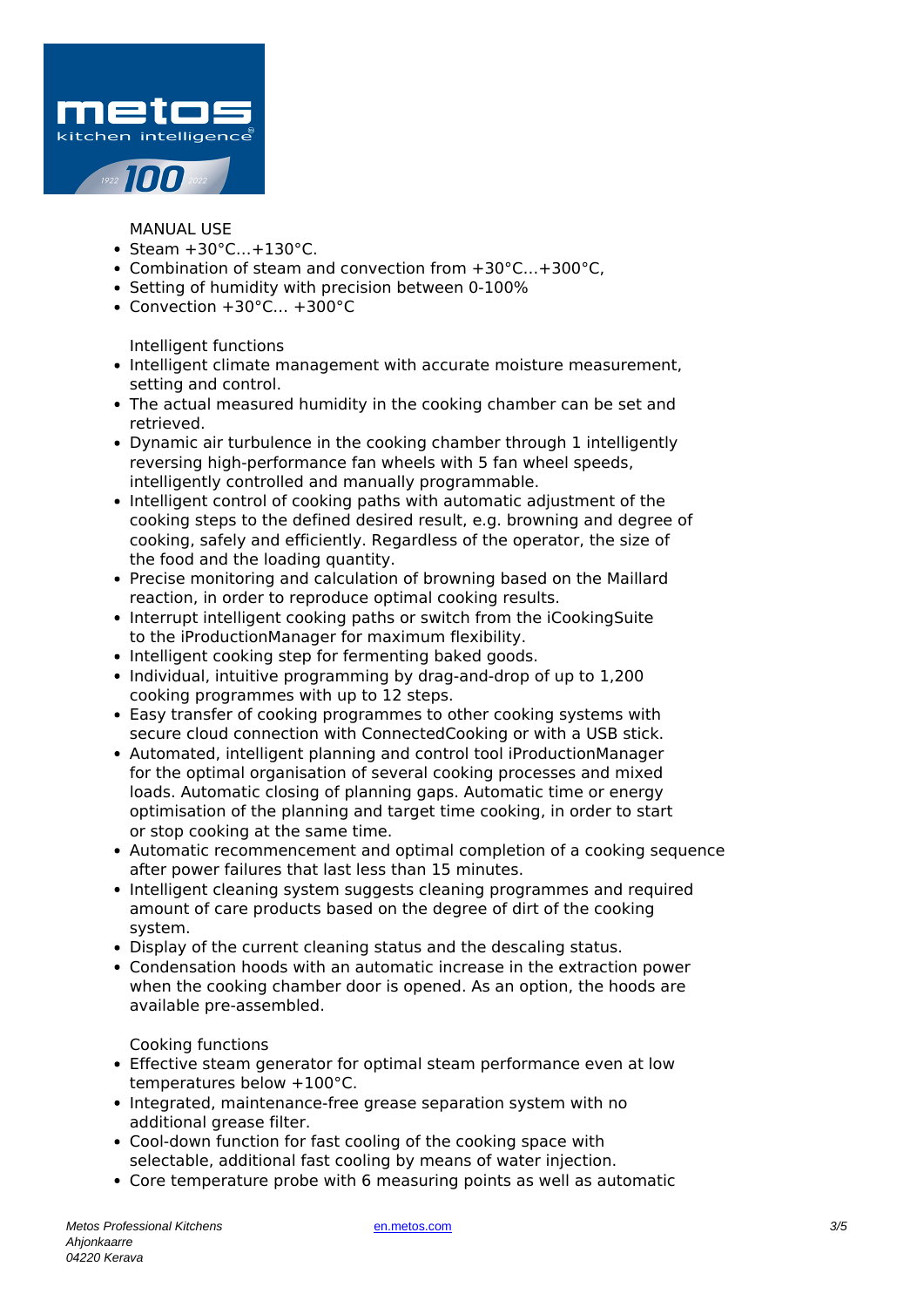

error correction in the event of false readings. Optional positioning aid for soft or very small food.

- Delta-T cooking for particularly gentle preparation with minimal cooking losses.
- Exact steaming, water volume adjustable in 4 levels in the temperature range from  $+°C - +260°C$  for convection or a combination of steam and convection.
- Digital temperature display adjustable in °C or °F, display of target and actual values.
- Digital display of the cooking chamber humidity and time, display of target and actual values.
- Time format adjustable in 24-hour format or am/pm
- 24-hour real-time clock with automatic conversion from summer to winter time when connected with ConnectedCooking.
- Automatic pre-selected starting time with variable date and time.
- Integrated hand shower with automatic return and single jet function.
- Energy-saving, long-life LED lighting in the cooking chamber with high colour rendering for quick detection of the current state of food.
- Free hotlines for questions regarding technology and application support (ChefLine).

Occupational and operational safety

- Electronic safety temperature limiter for steam generator and convection heating.
- Integrated fan wheel brake.
- Maximum temperature of the oven door +73°C.
- Use of Active Green cleaner tabs and care tabs (solid matter cleaner) for optimal work safety.
- HACCP data storage and output via USB or optional storage and management in the cloud-based networking solution ConnectedCooking.
- Tested according to national and international standards for unsupervised operation.
- Maximum rack height not higher than 1.6 m when using a RATIONAL base frame.
- Ergonomic door handle with right/left opening and door closing function.

Networking

- Integrated, IP-protected Ethernet interface for wired connection to the cloud-based networking solution ConnectedCooking.
- Integrated WLAN interface for wireless connection to the cloud-based networking solution ConnectedCooking.
- Integrated USB interface for local data exchange.
- Central unit management, recipe, shopping cart and programme management, HACCP data management, maintenance management by means of the cloud-based networking solution ConnectedCooking.

Cleaning and care

Non-mains pressure dependent automatic cleaning and care system for cooking cabinet and steam generator.